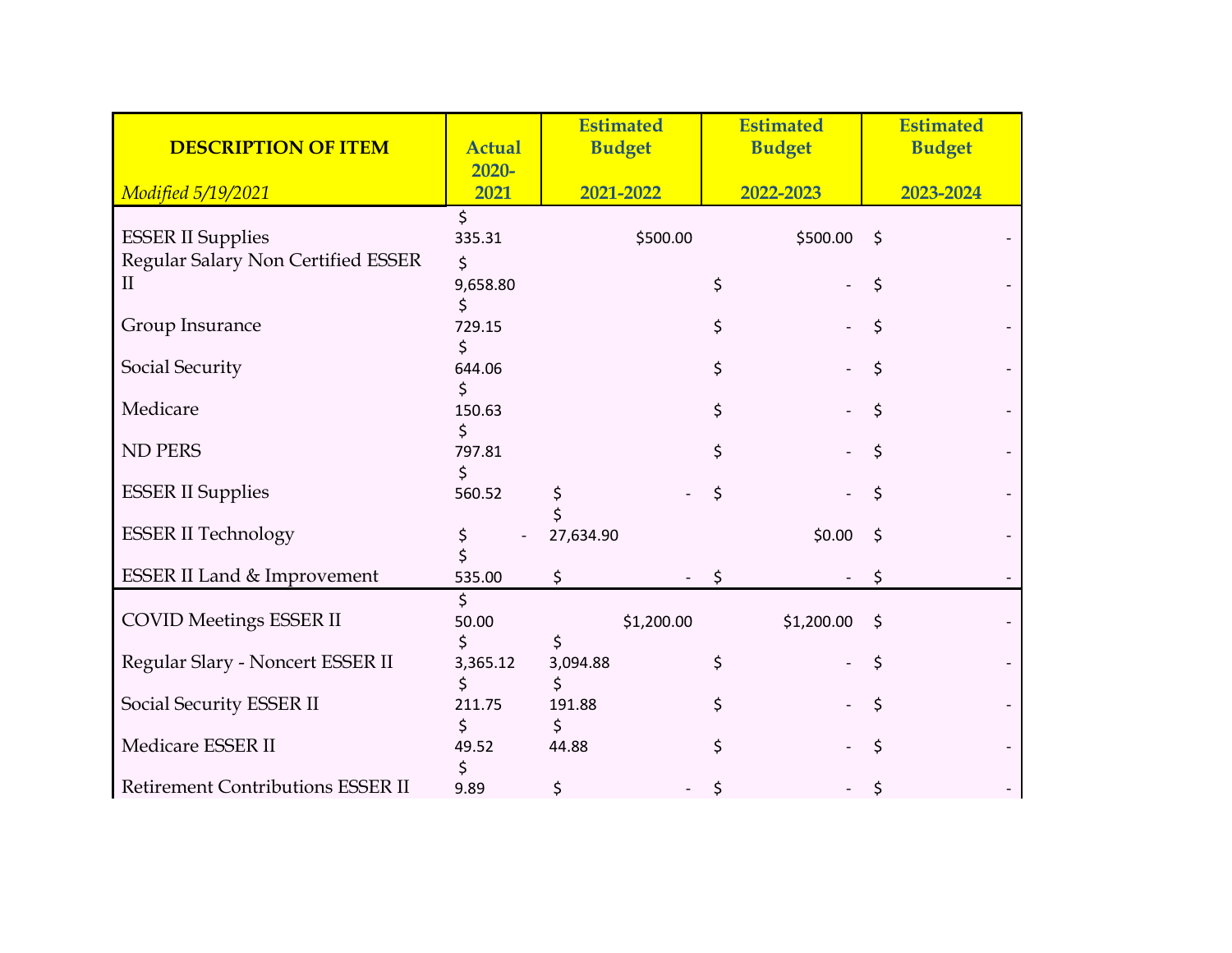|                               | \$     |                          |           |              |              |          |    |        |
|-------------------------------|--------|--------------------------|-----------|--------------|--------------|----------|----|--------|
| <b>ESSER II Supplies</b>      | 553.19 |                          | \$        |              | \$           |          | Ś  |        |
|                               | \$.    |                          | \$        |              |              |          |    |        |
| <b>ESSER II Tech Software</b> | 598.00 |                          | 10,220.00 |              | 10,220.00    |          | \$ |        |
|                               | \$     |                          |           |              |              |          |    |        |
| Supplies ESSER II             | 470.90 |                          |           | \$500.00     |              | \$500.00 |    | \$0.00 |
|                               |        |                          | \$        |              | \$           |          |    |        |
| Kinder Cert Salary            | \$     |                          | 500.00    |              | 500.00       |          | \$ |        |
|                               |        |                          | \$        |              | \$           |          |    |        |
| Kinder SS                     | \$     | $\overline{\phantom{0}}$ | 31.00     |              | 31.00        |          | \$ |        |
|                               |        |                          | \$        |              | \$           |          |    |        |
| Kinder Medi                   | \$     |                          | 7.25      |              | 7.25         |          | \$ |        |
|                               |        |                          | \$        |              | \$           |          |    |        |
| Ele Cert Salary               | \$     |                          | 5,500.00  |              | 5,500.00     |          | \$ |        |
| Ele <sub>SS</sub>             |        |                          | 341.00    |              | \$<br>341.00 |          |    |        |
|                               | \$     |                          |           |              | \$           |          | \$ |        |
| Ele Medi                      | \$     |                          | 79.75     |              | 79.75        |          | \$ |        |
|                               |        |                          | \$        |              | \$           |          |    |        |
| <b>HS Cert Salary</b>         | \$     |                          | 5,000.00  |              | 5,000.00     |          | \$ |        |
|                               |        |                          | \$        |              | \$           |          |    |        |
| HS <sub>SS</sub>              | \$     |                          | 310.00    |              | 310.00       |          | \$ |        |
|                               |        |                          | \$        |              | \$           |          |    |        |
| HS Medi                       | \$     |                          | 72.50     |              | 72.50        |          | \$ |        |
| HS Principal Salary           |        | \$0.00                   |           | \$500.00     |              | \$500.00 |    | \$0.00 |
| <b>HS Principal SS</b>        |        | \$0.00                   |           | \$31.00      |              | \$72.50  |    | \$0.00 |
| HS Principal Medi             |        | \$0.00                   |           | \$7.25       |              | \$72.50  |    | \$0.00 |
| Superintendent Salary         |        | \$0.00                   |           | \$500.00     |              | \$500.00 |    | \$0.00 |
| Ele <sub>SS</sub>             |        | \$0.00                   |           | \$31.00      |              | \$79.75  |    | \$0.00 |
| Ele Medi                      |        |                          |           |              |              |          |    |        |
|                               |        | \$0.00                   |           | \$7.25       |              | \$79.75  |    | \$0.00 |
| Land & Improvements ESSER II  |        | \$535.00                 |           | \$118,629.57 | \$           |          |    |        |
|                               |        |                          |           |              |              |          |    |        |